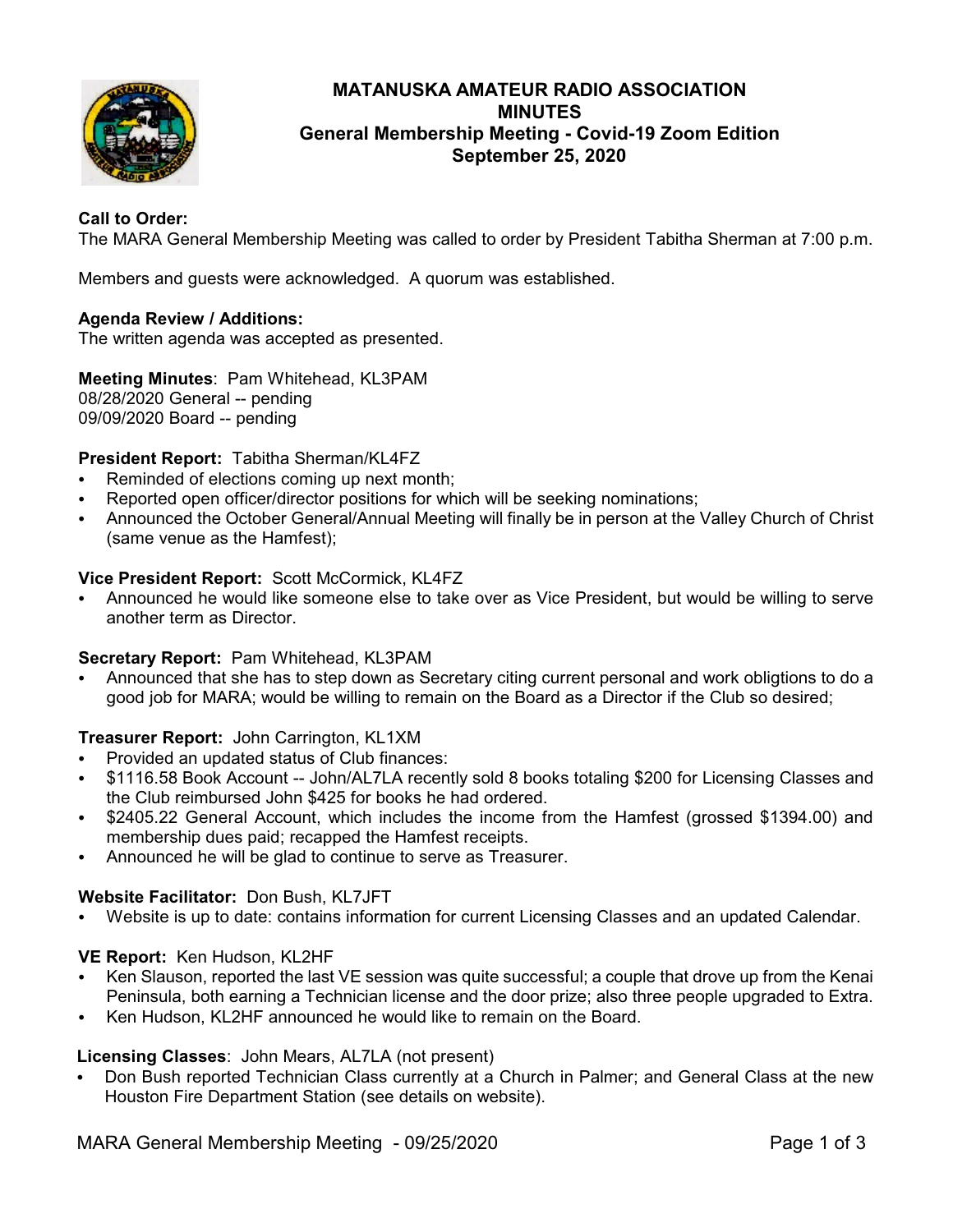# **Sunshine Committee:** Tabitha Sherman, KL4FZ

- Reported one card was sent to a Club member to cheer him up;
- Noted fund is still doing well.

# **ARES Report:** Don Bush, KL7JFT

- C Reported Quarterly COMEX/Harvest Moon is scheduled for tomorrow 9/26/2020 0900-1400; will be passing ICS 213 forms; need people to participate; explained the exercise "lost hunters" in further detail;
- Will also be exercising the Skywarn Program, more and more weather spotters are being added; the program covers severe weather as well as earthquakes, flooding, high winds.
- Announced he also would like to remain on the Board.

## **Trailer Committee:** Don Bush, KL7JFT

Reported the Trailers are all winterized and ready to go; generators are up and in good shape; headbolt heater is ready as needed; trickle charger is on the new battery in the generator; discussed the condition of the batteries.

### **Upcoming Events:**

- 1. Licensing Exams, September 26, Am-Vet Building, 7 pm
- 2. MARA Board Meeting, October 14, 2020, via Zoom
- 3. Licensing Exams, October 24, Am-Vet Building, 7 PM

4. MARA Annual General Meeting, October 30, 7-9 PM, Valley Church of Christ, Wasilla - Thank you to John and Betty Carrington for their help in setting it up.

#### **New Business:**

- 1. Nominations for MARA Officers and Board
- Nominations were solicited from the membership present; none were offered.
- Members may email nominations to Pam at  $pam.whitehead@gmail.com$ .

### **Old Business:**

1. Hamfest Report:

John Carrington earlier recapped the receipts from the Hamfest (see Treasurer's Report)

Craig Bledsoe reported on the success of the Am-Stat at the Hamfest, noting they worked Canadian and Lower 48 stations, did three satellite passes, and had a big turnout at the Am-Stat booth.

### **Door Prize Drawings:** None.

Announcements/Good of the Order

### **Program: Scott McCormick/KL7SLM**

- Initiated open discussion on working VHF/UHF in areas that are restricted for antennas, noting his son, Alexander/KL4TZ currently going to school in Fairbanks, living in the dorms. It is always a challenge living in a restricted area just to be able to operate and reach the local repeaters.
- Solicited suggestions for antenna equipment and ideas from the membership. Recommendations included getting some kind of antenna outside the window.
- Craig/KL4E offered to donate a "cliff-hangar" which are supposed to hang on the rail of a porch or lanai.